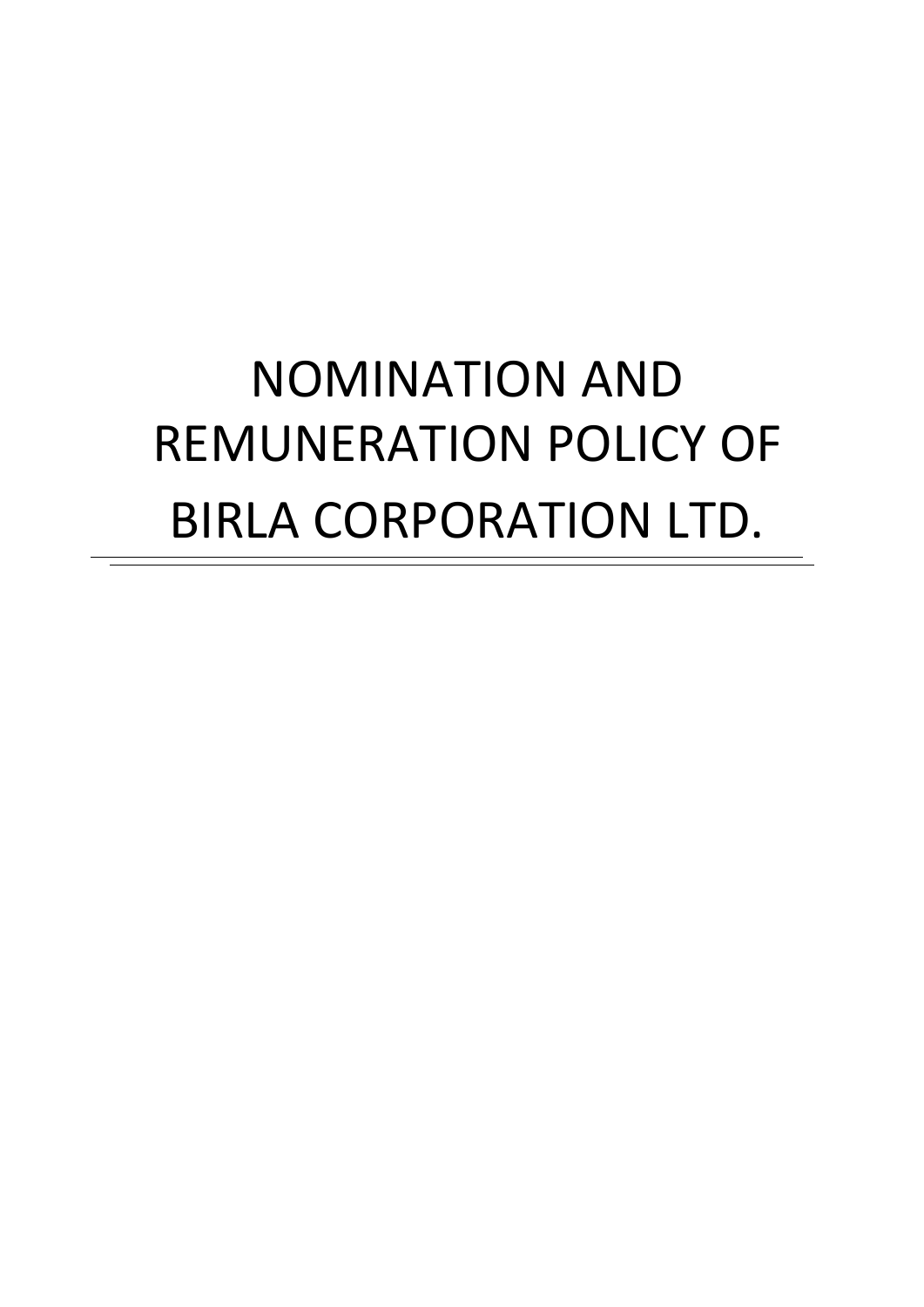# **1 Preamble**

- 1.1 This Policy provides a framework for remuneration to be paid to the members of the Board of Directors (hereinafter referred to as "Board"), Key Managerial Personnel ("KMP") and the Senior Management Personnel ("SMP") of the Company (hereinafter referred to as "Executives"). The expression KMP shall have the same meaning as defined under the Companies Act, 2013. ''Senior Management'' means personnel of the Company who are members of its core management team excluding Board of Directors and comprising all members of management one level below the chief executive officer/managing director/whole time director/manager (including chief executive officer/manager, in case they are not part of the board) and shall specifically include company secretary and chief financial officer.
- 1.2 This Policy also provides a framework for identification of persons who are qualified to become Directors and who may be appointed in Senior Management and recommend to the Board their appointment.
- 1.3 This Policy has been framed by the Nomination and Remuneration Committee of the Board of Directors and based on its recommendation, approved by the Board of Directors of the Company.
- 1.4 The policy may be reviewed by the Nomination and Remuneration Committee of the Board of Directors.

# **2 Definitions**

#### A. "**Act**":

Act shall mean the Companies Act, 2013.

#### B. "**Company**":

Company shall mean Birla Corporation Limited.

#### C. "**Listing Regulations**":

Listing Regulations shall mean Securities and Exchange Board of India (Listing Obligations and Disclosure Requirements) Regulations, 2015.

#### D. "**Policy**" or "**this Policy**":

Policy or this Policy shall mean the Nomination and Remuneration Policy of Birla Corporation Limited.

#### E. "**Committee**" or "**this Committee**":

Committee or this Committee shall mean the Nomination and Remuneration Committee of the Board of Directors formed under the provisions of Section 178 of the Companies Act, 2013.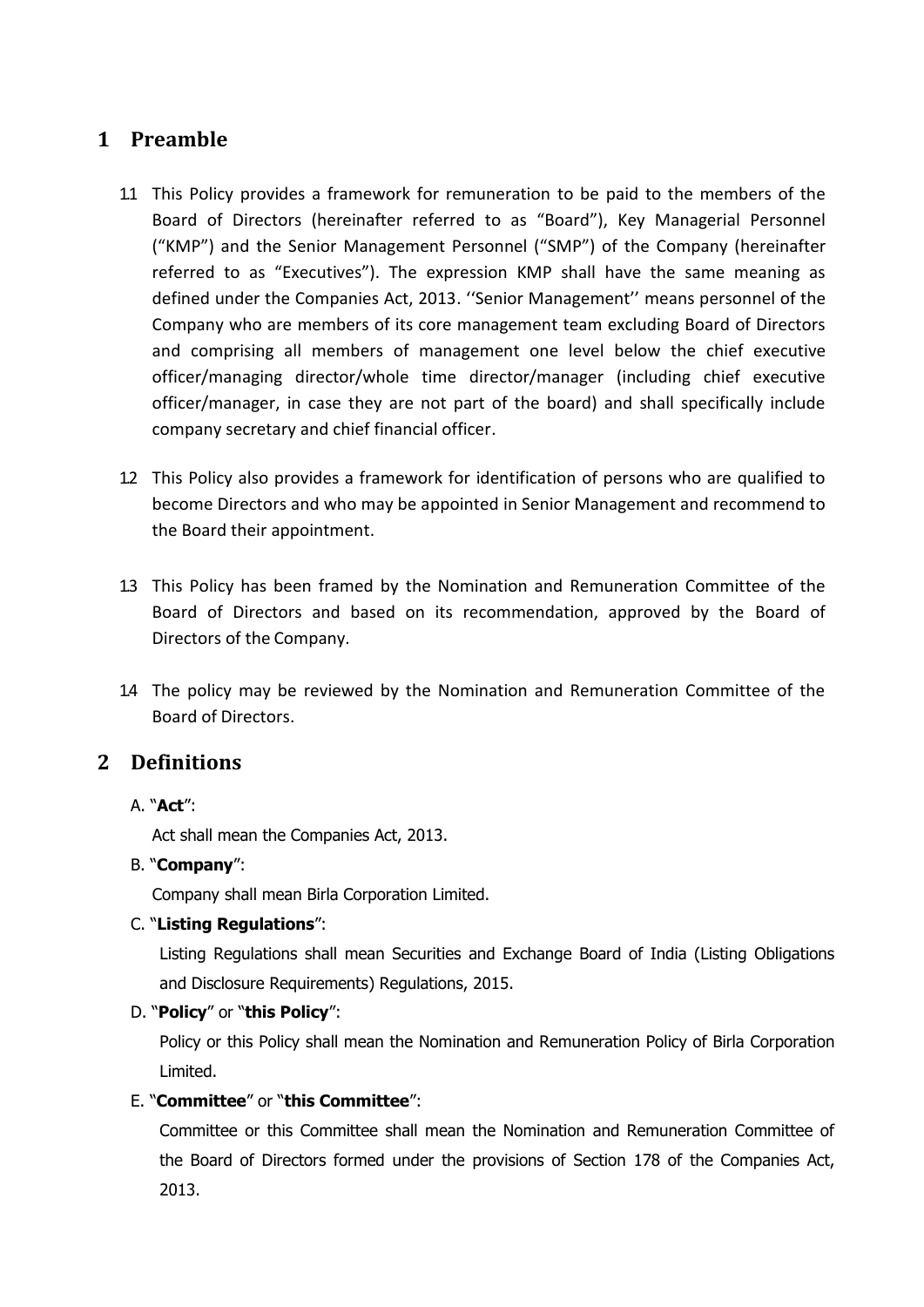Words and expressions used but not defined in this Policy shall have the same meaning assigned to them in the SEBI (Listing Obligations and Disclosure Requirements) Regulations, 2015 or the Companies Act, 2013 and the rules / regulations made thereunder, as the case may be or in any amendment thereto.

# **3 Aims & Objectives**

- 3.1 The aims and objectives of this Policy may be summarized as follows:
	- 3.1.1 The Policy aims to enable the company to attract, retain and motivate high quality members for the Board and executives.
	- 3.1.2 The Policy seeks to enable the company to provide a well-balanced and performance-related compensation package, taking into account shareholder interests, industry practices and relevant Indian corporate regulations.
	- 3.1.3 The Policy will ensure that the interests of Executives are aligned with the business strategy and risk tolerance, objectives, values and long-term interests of the company and will be consistent with the "pay-for-performance" principle.
	- 3.1.4 The Policy will ensure that remuneration to Executives involves a balance between fixed pay and incentive (by way of increment/bonus/ promotion/any other form) reflecting short and long-term performance objectives appropriate to the working of the company and its goals.

# **4 Principles of remuneration**

- 4.1 Support for Objectives: Remuneration and reward frameworks and decisions shall be developed in a manner that is consistent with, supports and reinforces the achievement of the Company's objectives.
- 4.2 Transparency: The process of remuneration management shall be transparent, conducted in good faith and in accordance with appropriate levels of confidentiality.
- 4.3 Internal equity: The Company shall remunerate the Executives in terms of their roles and responsibilities within the organisation. Positions shall be formally evaluated to determine their relative weight in relation to other positions within the Company.
- 4.4 External equity: The Company strives to pay an equitable remuneration, capable of attracting and retaining high quality personnel. Therefore the Company will remain logically mindful of the ongoing need to attract and retain high quality people, and the influence of external remuneration pressures.
- 45 Flexibility: Remuneration and reward offerings shall be sufficiently flexible to meet both the needs of individuals and those of the Company whilst complying with relevant tax and other legislation.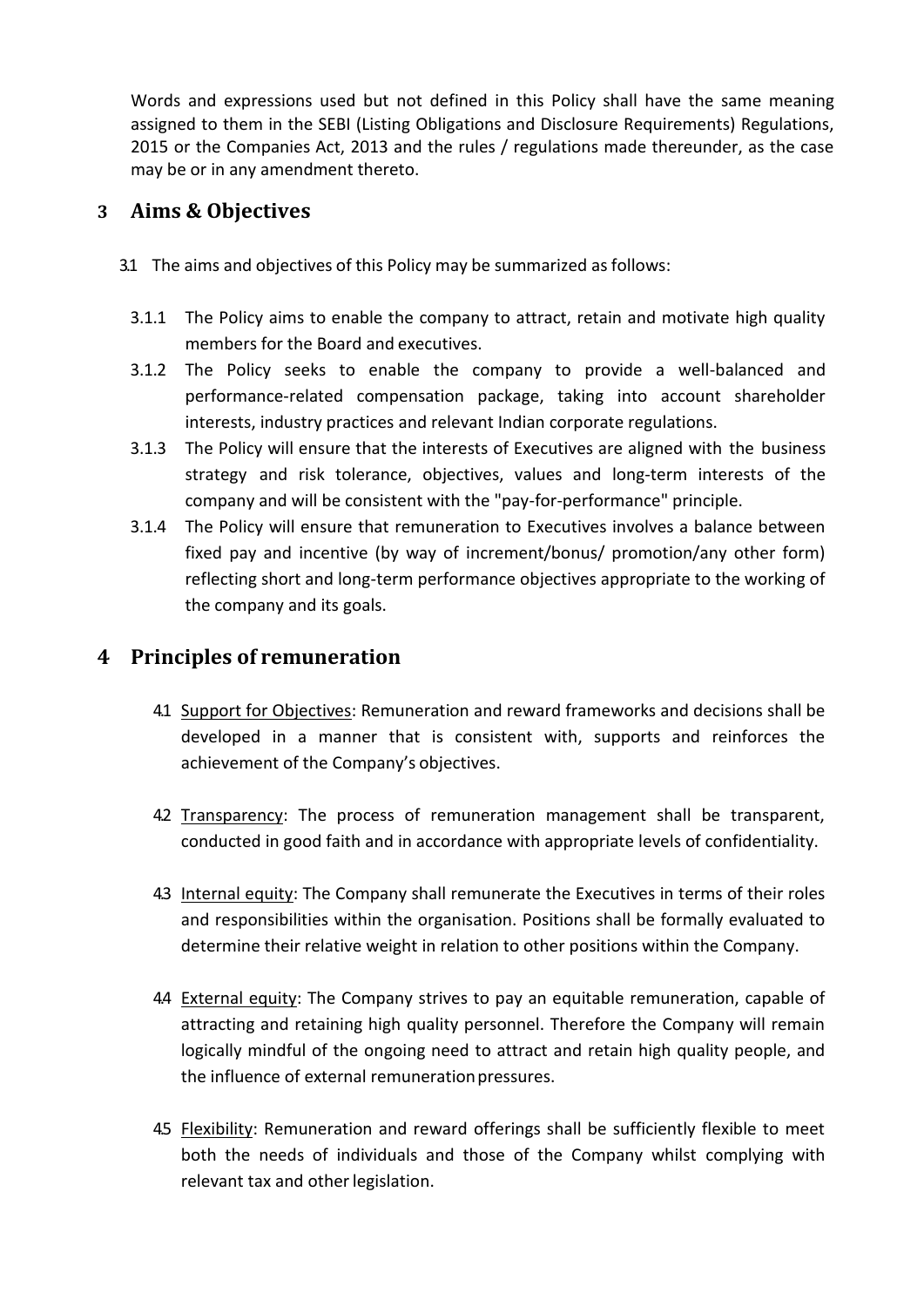- 4.6 Performance-Driven Remuneration: The Company shall entrench a culture of performance driven remuneration, whether as part of increment or separately and in such form as may be considered appropriate.
- 4.7 Affordability and Sustainability: The Company shall ensure that remuneration is affordable on a sustainable basis.

## **5 Remuneration to Non-Executive Directors**

Non-Executive directors may be paid remuneration by way of fee and reimbursement of expenses for participation in the Board and other meetings and commission and/or such other payments as may be permitted by the law applicable to such payments. Such payments shall be subject to the provisions of Companies Act, 2013 and the SEBI (Listing Obligations and Disclosure Requirements) Regulations, 2015.

## **6 Remuneration to Executive Directors**

The remuneration to be paid to the Executive Directors shall be governed by the provisions of the Companies Act, 2013 and the SEBI (Listing Obligations and Disclosure Requirements) Regulations, 2015 and the approvals obtained from the Shareholders of the Company.

The Nomination and Remuneration Committee shall make such recommendations to the Board, as it may consider appropriate with regard to the terms, conditions and remuneration to be paid to the Executive Directors.

## **7 Remuneration to KMP/ SMP**

The remuneration to be paid to KMP and SMP shall be recommended by the Nomination and Remuneration Committee and approved by the Board in accordance with the provisions of the Companies Act, 2013 and SEBI (Listing Obligations and Disclosure Requirements) Regulations, 2015.

## **8 Remuneration to other employees**

The remuneration of other employees shall be determined according to their qualifications, work experience, competencies as well as their roles and responsibilities in the Company. Individual remuneration shall be determined on the basis of evaluation done by the respective departmental heads in consultation with the HR head.

## **9 Compensation Structure**

Executives unless otherwise decided by the Committee shall receive a competitive remuneration package consisting of the following components:

#### **Fixed salary**

Fixed salary rewards the executives for their day-to-day job performance and ensures a balanced overall remuneration package. The fixed salary shall comprise of basic salary and allowances as per the rules of the Company.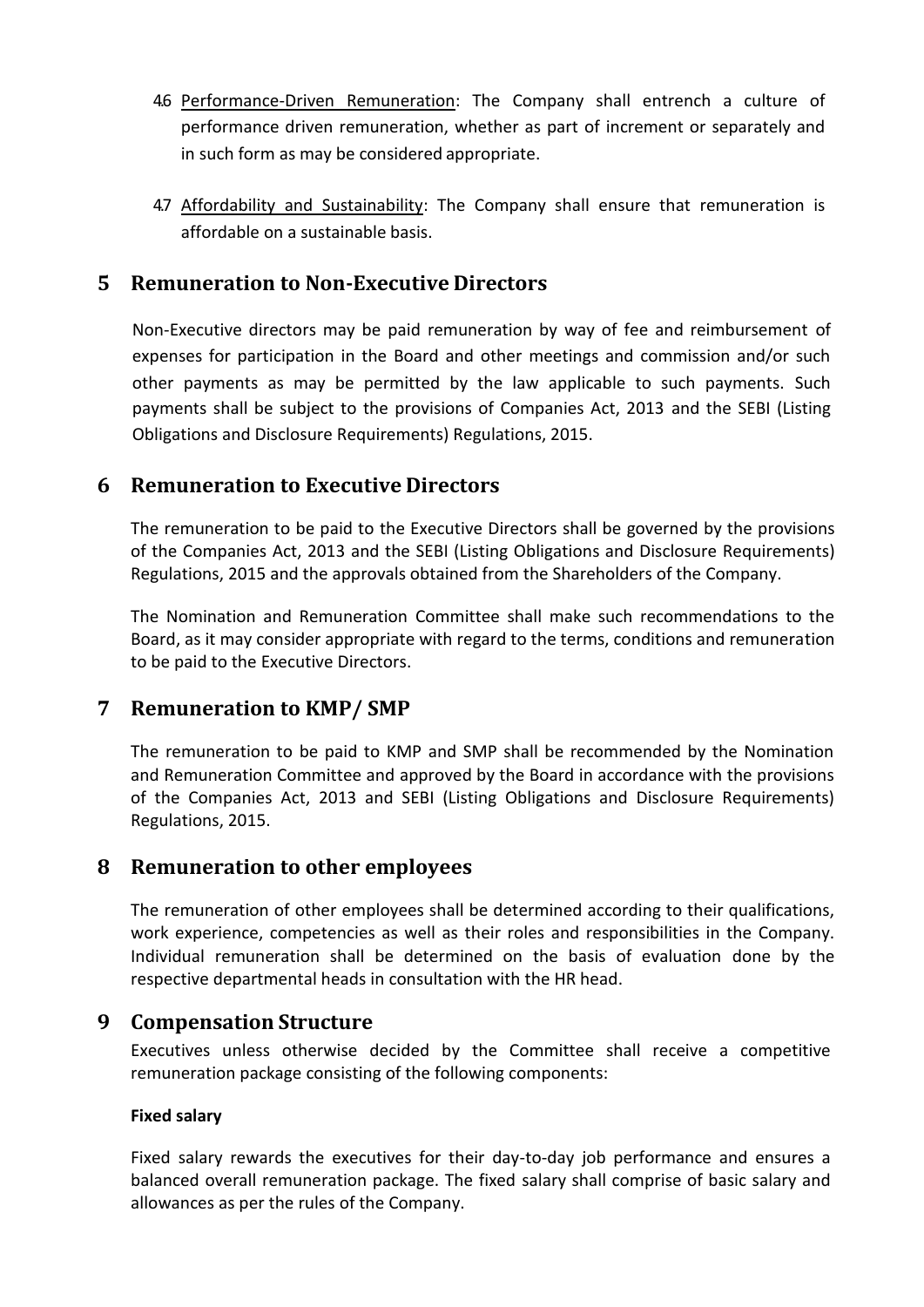#### **Variable Components**

In order to encourage common goals for the Executives and the shareholders of the Company and to meet the short- as well as long-term goals, the Nomination and Remuneration Committee considers it appropriate that incentive programmes exist for the Executives. Such incentive programmes may comprise any form of variable remuneration. Performance Incentive may be given either by way of a separate payment or as a differential in the salary increment or in such other manner as considered appropriate. Accordingly, such increment need not be separately quantified.

The variable components may be linked to compliance in full or in part with the targets. These may comprise personal targets linked to the performance of the executive in question, delivery of annual business results by the Company and/or the unit in which the executive works for having regard to the prevailing business environment or the occurrence of a specific event. In addition, loyalty, attitude, foresight, potential for growth, motivation, dependability, initiative and such other factors as deemed appropriate may also be taken into consideration. In case of Executives who are responsible for implementing long term strategy of the Company, a part of the variable pay may be set aside towards meeting such objectives.

#### **Personal benefits**

Executives may have access to benefits/perquisites as per the rules and regulations of the Company. Executives may also be entitled to retirement benefits such as provident fund, gratuity and/or such other benefits as per the rules of the Company.

#### **10 Policy Statement on Board Diversity**

The Company recognizes that Board Diversity forms one of the pillars of a robust Corporate Governance framework. The members of the Board shall possess appropriate skills, qualification, characteristics and experience. The objective is to have a Board with diverse background and experience in business, government, academics, technology, human resources, social responsibilities, finance, law etc. and in such other areas as may be considered relevant or desirable to conduct the Company's business in a holistic manner. The Board of a Company should also provide leadership, strategic guidance, objective and an independent judgement to the Company's management while discharging its fiduciary responsibilities, thereby ensuring that the management adheres to high standards of ethics, transparency and disclosure.

The Company believes that a diverse Board will contribute to the achievement of its strategic and commercial objectives, including to drive business result; enhance the quality and Independence of performance of the Board; improve the overall decision making ability and process, make corporate governance more effective and enhance the corporate reputation.

The Nomination and Remuneration Committee shall be responsible for reviewing and assessing the composition and performance of the Board. The Committee shall assess the appropriate mix of diversity, skills, experience and expertise required on the Board. The Committee shall review the Board composition in terms of the size of the Board. The Board shall have an optimum composition of Executive, Non-Executive and Independent Directors in accordance with the requirements of the Articles of Association of the Company, the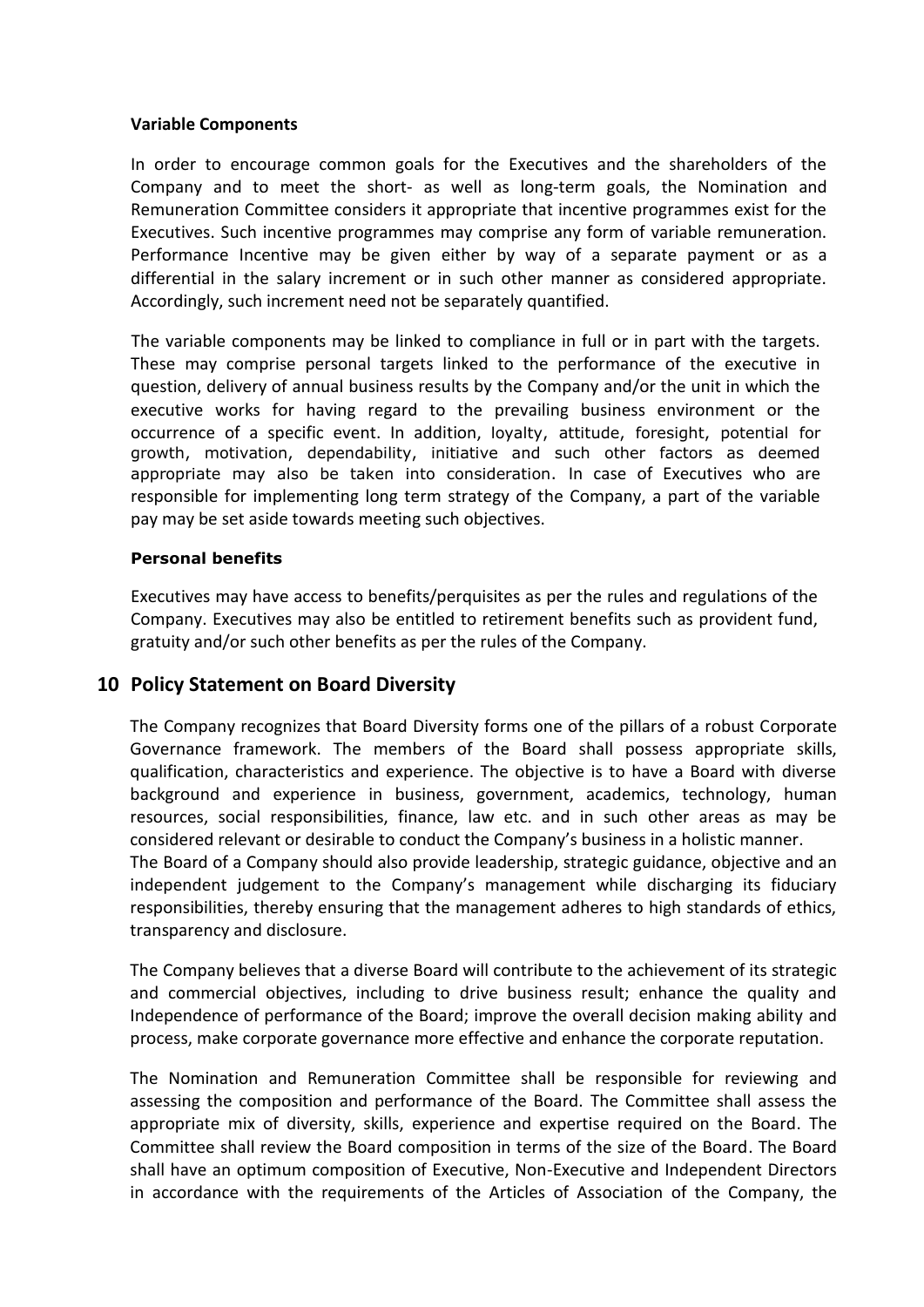Companies Act, 2013, the Listing Regulations and other Statutory/ Regulatory requirements.

# **11 Criteria for identification of the Board Members and appointments of senior management personnel**

Director should possess high level of personal and professional ethics, integrity and values. They should be able to balance the legitimate interest and concerns of all the Company's stakeholders in arriving at decisions, rather than advancing the interests of a particular constituency.

In addition, Directors must be willing to devote sufficient time and energy in carrying out their duties and responsibilities effectively. They must have the aptitude to critically evaluate management's working as part of a team in an environment of collegiality and trust.

For every appointment of an independent director, the NRC shall evaluate the balance of skills, knowledge and experience on the Board and on the basis of such evaluation, prepare a description of the role and capabilities required of an independent director. The person recommended for such role shall meet the description.

For the purpose of identifying suitable candidates, the Committee may:

a. use the services of an external agencies, if required;

b. consider candidates from a wide range of backgrounds, having due regard to diversity; and c. consider the time commitments of the candidates

In evaluating the suitability of individual Board members, the Committee shall take- into account many factors, including general understanding of the Company's business dynamics, global business, social perspective, educational and professional background and personal achievements. Factors like eligibility criteria, independence, term and tenure of a Director shall be in accordance with the provisions of the Act and the Listing Regulations for the time being in force.

The Committee shall evaluate each individual with the objective of having a group that best enables the success of the Company's business and achieve its objectives.

The candidate for the appointment as senior management personnel should possess adequate qualification, characteristics and work experience.

The candidate for senior management should also possess high level of personal and professional ethics, integrity and values.

For any appointment as senior management personnel, the existing employees in the organisation may be preferred. While assessing the candidature of existing employee, his/her past performance in the Company should be taken into consideration.

## **12 Evaluation**

The Committee shall carry out evaluation of performance of Board, its Directors, its Committees, yearly or at such intervals as may be considered necessary.